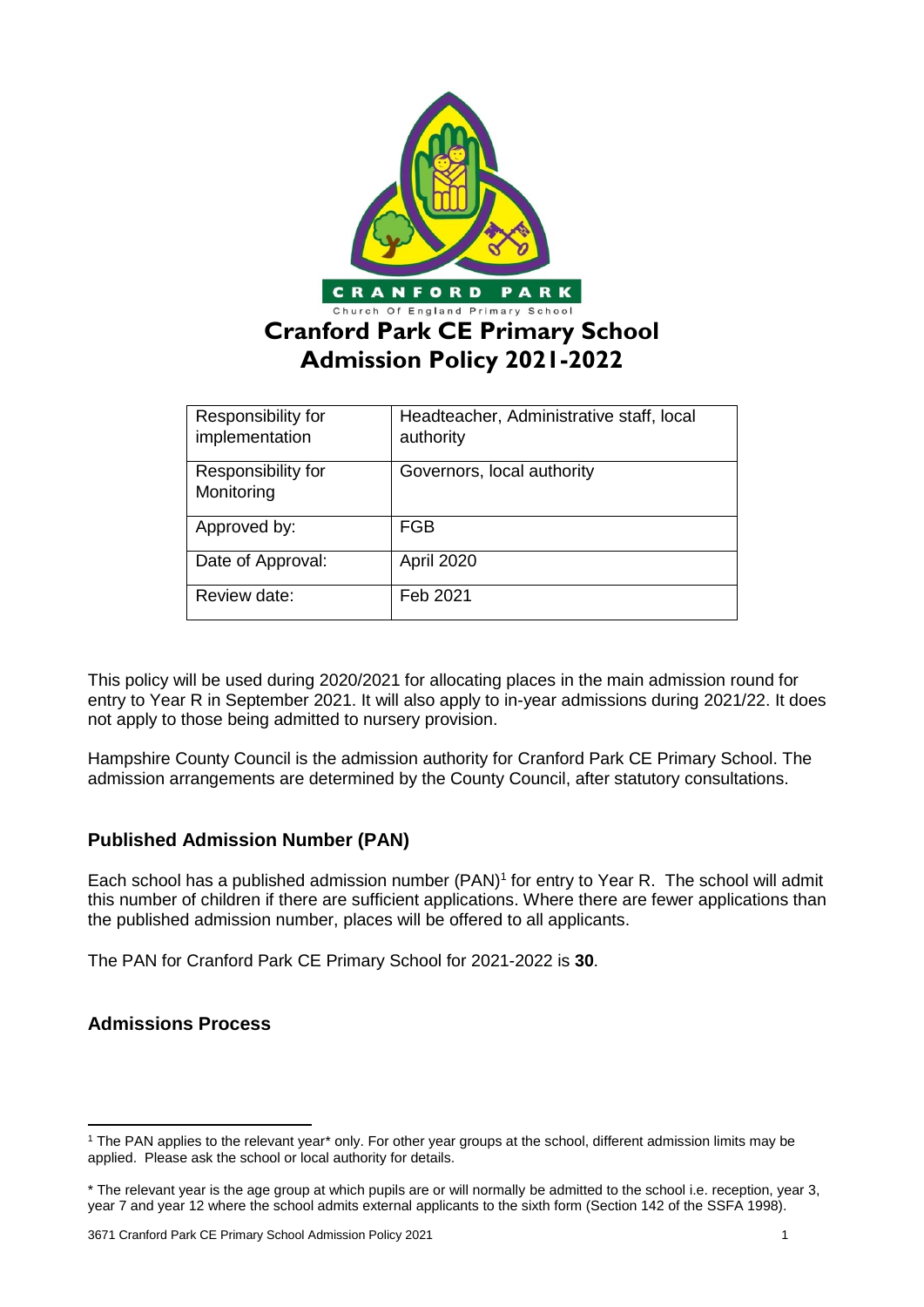The County Council will consider first all those applications received by the published deadline of **midnight on Friday 15 January 2021**. **Notifications to parents offering a primary or infant school place will be sent by the County Council on 16 April 2021.**

Applications made after midnight on 15 January 2021 will be considered after all on-time applications have been fully processed unless exceptional circumstances merit consideration alongside on-time applications.

For the normal admission round, all on time preferences will be considered simultaneously and ranked in accordance with the admission criteria. If more than one school can offer a place, the parent's highest stated available preference will be allocated.

# **Pupils with an Education, Health and Care Plan**

Any child with an Education, Health and Care Plan naming Cranford Park CE Primary School will be admitted. Where possible such children will be admitted within the PAN.

# **Oversubscription criteria**

When the school is oversubscribed, after the admission of pupils with an Education, Health and Care plan naming the school, priority for admission will be given to children in the following order:

1. Looked after children or children who were previously looked after *(see definition i).* 

2. (For applications in the normal admission round only) Children or families with an exceptional medical and/or social need *(see definition ii)*. Supporting evidence from a professional is required such as a doctor and/or consultant for medical needs or a social worker, health visitor, housing officer, the police or probation officer for social needs. This evidence must confirm the child or family's medical or social need and why that need(s) makes it essential that the child attends Cranford Park CE Primary School rather than any other. If evidence is not submitted by the application deadline, the medical and/or social need cannot be considered.

3. Children of staff *(see definition iii)* who have, (1) been employed at Cranford Park CE Primary School for two or more years at the time at which the application for admission to the school is made, or (2) have been recruited to fill a vacant post for which there is a demonstrable skill shortage.

4. Children living **in** the catchment area *(see definition iv)* of Cranford Park CE Primary School who at the time of application have a sibling *(see definition v)* on the roll of Cranford Park CE Primary School who will still be on roll at the time of admission. [See criterion 7 for additional children who may be considered under this criterion.]

5. Children living **in** the catchment area of Cranford Park CE Primary School with a parent who is an active member of the Church of England *(see definition vii)* and who requests admission on denominational grounds and provides relevant evidence.

6. Other children living **in** the catchment area of Cranford Park CE Primary School*.*

7. Children living **out** of the catchment area who at the time of application have a sibling *(see definition v)* on the roll of Cranford Park CE Primary School who will still be on roll at the time of admission. [Where a sibling was allocated a place at the school in the normal admission round in a previous year because the child was displaced *(see definition vi)* from the catchment school for their address, the application will be considered under criterion 4, above, subject to the siblings still living in the catchment area for the school from which they were displaced. In future normal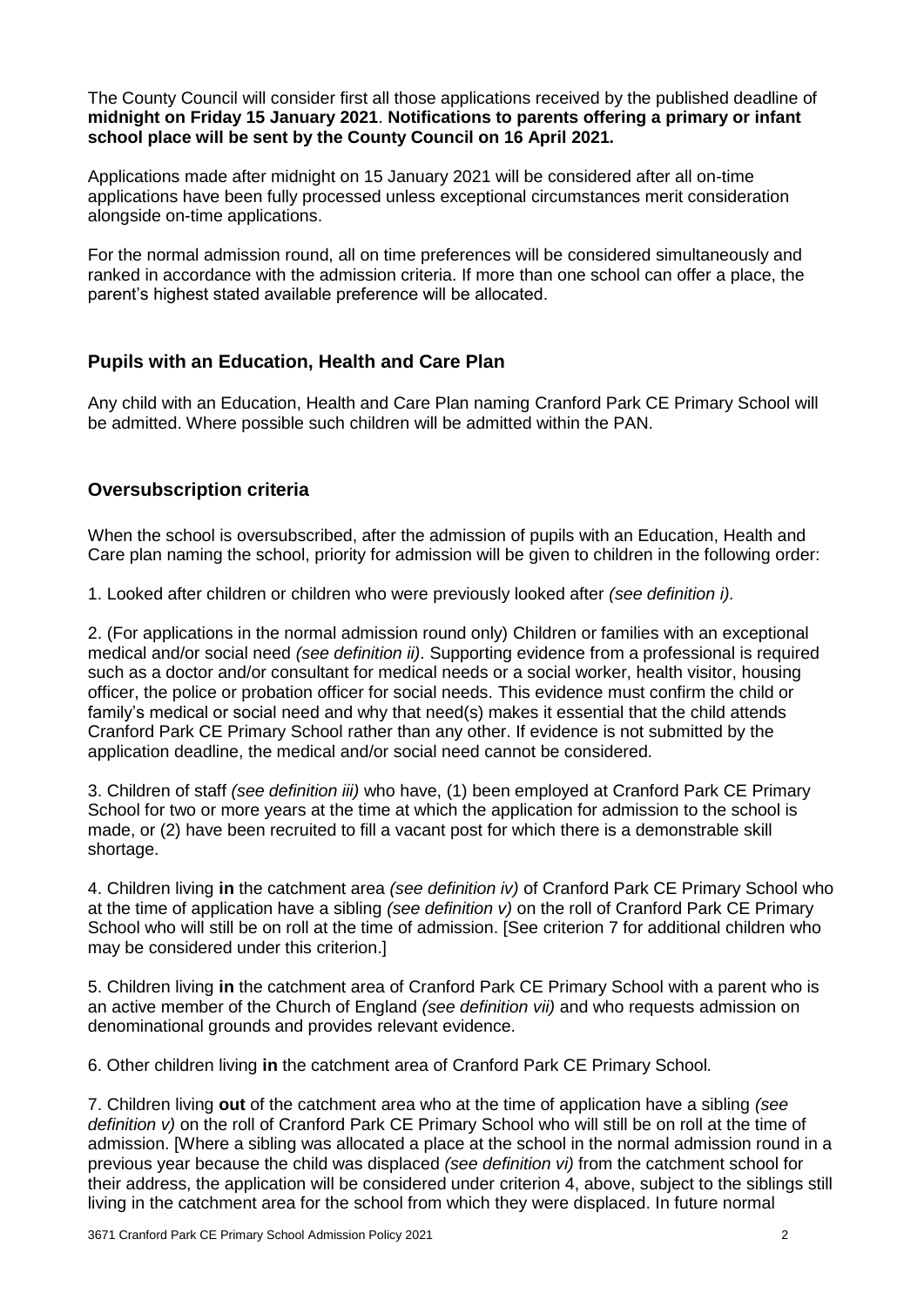admissions rounds a younger sibling will be considered to have been displaced where they were allocated a place at Cranford Park CE Primary School under this criterion as a consequence of their elder sibling's displacement and are still living in the catchment area for the school from which they were displaced].

8. Children living **out** of the catchment area with a parent who is an active member of the Church of England *(see definition vii)* and who requests admission on denominational grounds and provides relevant evidence.

9. Other children.

## *Definitions*

(i) Looked after children are defined as those who are (a) in the care of a local authority, or (b) being provided with accommodation by a local authority in the exercise of their social services functions (see the definition in section 22(1) of the Children Act 1989). Previously looked after children are those who were looked after but immediately after being looked after became subject to an adoption order, child arrangements order, or special guardianship order. An adoption order is an order under section 46 of the Adoption and Children Act 2002 or section 12 of the Adoption Act 1976. Child arrangements orders are defined in section 8 of the Children Act 1989, as amended by section 12 of the Children and Families Act 2014. Child arrangements orders replace residence orders and any residence order in force prior to 22 April 2014 is deemed to be a child arrangements order. Section 14A of the Children Act 1989 defines a 'special guardianship order' as an order appointing one or more individuals to be a child's special guardian (or special guardians).

(ii) Applicants will only be considered under this criterion if on the application form (online or paper) they have ticked the appropriate box explicitly indicating that they wish for their application to be considered under medical / social need. 'Medical need' does not include mild medical conditions, such as asthma or allergies. 'Social need' does not include a parent's wish that a child attends the school because of a child's aptitude or ability or because their friends attend the school or because of routine childminding arrangements. Priority will be given to those children whose evidence establishes that they have a demonstrable and significant need to attend a particular school. Equally this priority will apply to children whose evidence establishes that a family member's physical or mental health or social needs mean that they have a demonstrable and significant need to attend a particular school. Evidence must confirm the circumstances of the case and must set out why the child should attend a particular school and why no other school could meet the child's needs. Providing evidence does not guarantee that a child will be given priority at a particular school and in each case a decision will be made based on the merits of the case and whether the evidence demonstrates that a placement should be made at one particular school above any other.

(iii) 'Staff' includes all those on the payroll of the school who (specific to clause (1)) have been an employee continuously for two years at the time of application. 'Children of staff' refers to situations where the staff member is the natural parent, the legal guardian or a resident step parent.

(iv) A map of the school's catchment area is available on the school's details page of the Hampshire County Council website [www.hants.gov.uk/educationandlearning/findaschool.](http://www.hants.gov.uk/educationandlearning/findaschool)

(v) 'Sibling' refers to brother or sister, half brother or half sister, adoptive brother or adoptive sister, foster brother or foster sister, step brother or step sister living as one family unit at the same address. It will also be applied to situations where a full, half or adopted brother or sister are living at separate addresses. Criteria 4 and 7 include children who at the time of application have a sibling for whom the offer of a place at Cranford Park CE Primary School has been accepted, even if the sibling is not yet attending.

(vi) 'Displaced' refers to a child who was refused a place at the catchment school in the normal admissions round having named it in the application and was not offered a higher named preference school.

(vii) 'Active member of the Church of England' is defined as attending worship at a Church of England church at least twice a month for the previous two years before the date of application. Parents applying under criterion 5 or 8 must complete a Supplementary Information Form (SIF) which asks for declaration and verification of active membership. The SIF is available to download and print from the County website [\(www.hants.gov.uk/admissions\)](http://www.hants.gov.uk/admissions) or from the school on request. It cannot be completed online. The completed SIF must be returned to the school by the application deadline.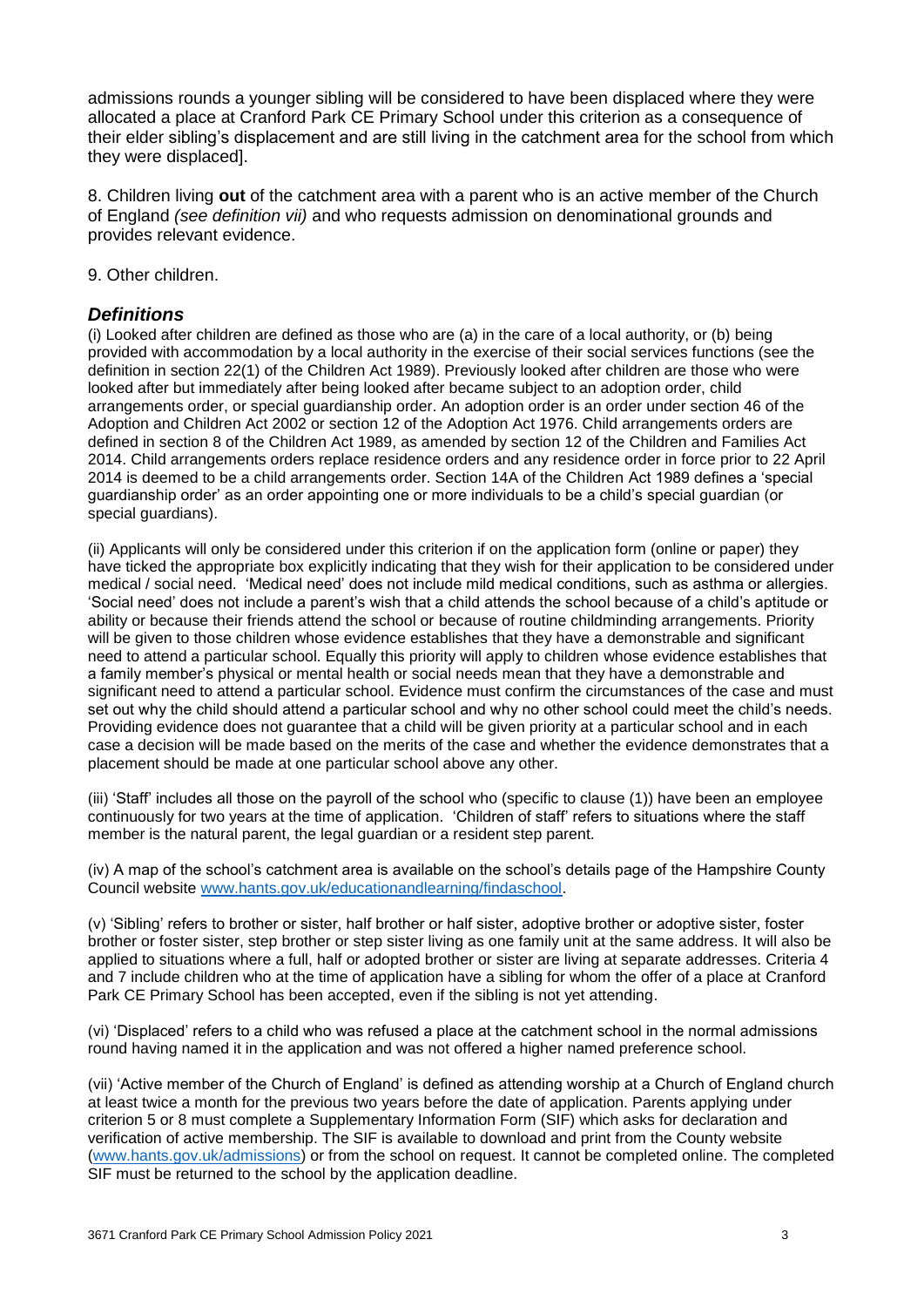## **Tie-breaker**

If the school is oversubscribed from within any of the above categories, straight line distance will be used to prioritise applications; applicants living nearer the school have priority. Distances will be measured from the Ordnance Survey home address point to the school address point using Hampshire County Council's Geographic Information Systems (GIS). Distances to multiple dwellings will give priority to the ground floor over the first floor and so on. On individual floors, distances will be measured to the stairs leading to the communal entrance. Where two or more applicants are equidistant, random allocation will be used to allocate the place. An explanation of the random allocation procedure is available on the County website. This method of prioritising admissions will also apply to any 'school specific' criterion unless otherwise stated in the school's brochure.

# **Additional Information**

#### **Permanent Residence**

The child's permanent residence is where they live, normally including weekends and during school holidays as well as during the week, and should be used for the application. The permanent address of children who spend part of their week with one parent and part with the other, at different addresses, will be the address at which they spend most of their time.

## **Multiple births**

Where a twin or child from a multiple birth is offered the last place available within the PAN, any further twin or child of the same multiple birth will also be offered a place, if the parents so wish, even though this may raise the number in the year group above the school's PAN.

#### **Fair Access placements by the local authority**

Outside the normal admission round, it may sometimes be necessary for a pupil to be placed by the local authority, or a local placement panel acting on behalf of the authority, in a particular school even if there is a waiting list for admission. Such placements will be made in accordance with Hampshire County Council's Fair Access Protocol. The Protocol is based on legislation and government guidance.

#### **Waiting lists**

Waiting lists will be established for each year group where more applications are received than places available. For main round admissions to Year R, the waiting list will be maintained centrally by the local authority until 31 August 2021. At all other times, and for other year groups, waiting lists will be operated by schools on behalf of the local authority.

Any places that become available will be offered to the child at the top of the list on the day the place became available. The waiting list is ordered according to the criteria of the admission policy with no account being taken of the length of time on the waiting list or any priority order expressed as part of the main admission round. Fair Access admissions and school closure arrangements will take priority over the waiting list.

The waiting list will be reviewed and revised –

- each time a child is added to, or removed from, the waiting list;
- when a child's changed circumstances affect their priority;

For entry to Year R, the waiting list will remain open until 31 August 2022, at which point all names will be removed. For all other year groups, waiting lists will remain open until 31 August of each year. Parents who want their child to be considered for a place at the school in the following school year must submit a new in-year application in the August preceding the new school year. Schools will send a decision letter within the first 10 days of the new term.

# **Starting school**